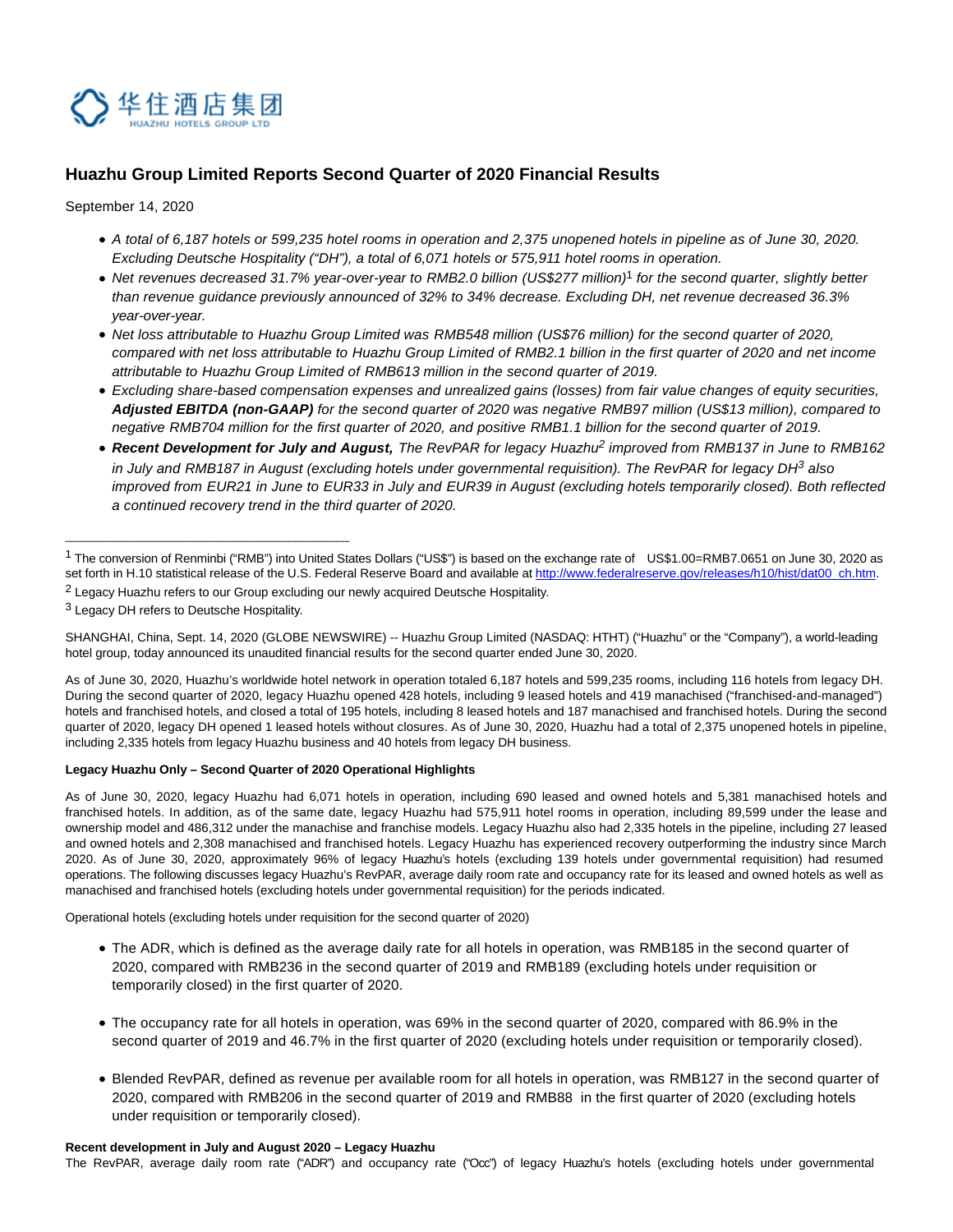requisition) in July 2020 were RMB162 (RevPAR), RMB205 (ADR) and 79% (Occ), respectively. The RevPAR, average daily room rate ("ADR") and occupancy rate ("Occ") of legacy Huazhu's hotels (excluding hotels under governmental requisition) in August 2020 were RMB187 (RevPAR), RMB223 (ADR) and 84% (Occ), respectively. These indicators in July and August 2020 all increased compared to June 2020, reflecting a recovery from the impact of COVID-19.

### **Legacy DH Only – Second Quarter of 2020 Operational Highlights**

As of June 30, 2020, legacy DH had 116 hotels in operation, including 68 leased hotels and 48 manachised hotels and franchised hotels. In addition, as of the same date, legacy DH had 23,324 hotel rooms in operation, including 12,525 under the lease model and 10,799 under the manachise and franchise models. Legacy DH also had 40 hotels in the pipeline, including 27 leased hotels and 13 manachised and franchised hotels. As of June 30, 2020, legacy DH still had 24 hotels temporarily closed due to the impact of COVID-19, including 5 leased hotels and 19 manachised and franchised hotels. The following discusses legacy DH's RevPAR, average daily room rate ("ADR") and occupancy rate ("Occ") for its leased as well as manachised and franchised hotels (excluding hotels temporarily closed) for the periods indicated.

- The ADR was EUR87 in the second quarter of 2020, compared with EUR100 in the second quarter of 2019 and EUR89 in the previous quarter.
- The occupancy rate ("Occ") for all legacy DH hotels in operation was 18% in the second quarter of 2020, compared with 70.7% in the second quarter of 2019 and 51.7% in the previous quarter.
- Blended RevPAR was EUR16 in the second quarter of 2020, compared with EUR71 in the second quarter of 2019 and EUR46 in the previous quarter.

#### **Recent development in July and August 2020 – Legacy DH**

The RevPAR, average daily room rate ("ADR") and occupancy rate ("Occ") of legacy DH's hotels (excluding hotels temporarily closed) in July 2020 were EUR33 (RevPAR), EUR96 (ADR) and 34% (Occ), respectively. The RevPAR, average daily room rate ("ADR") and occupancy rate ("Occ") of legacy DH's hotels (excluding hotels temporarily closed) in August 2020 were EUR39 (RevPAR), EUR95 (ADR) and 41% (Occ), respectively. These indicators in July and August 2020 all increased compared to June 2020, reflecting a recovery from the impact of COVID-19.

Ji Qi, founder, Executive Chairman and CEO of Huazhu commented: "We are pleased to see our negative adjusted EBITDA narrowed significantly by RMB613 million from RMB704 million in first quarter 2020 to only RMB97 million in second quarter 2020, mainly due to the strong recovery of legacy Huazhu's hotels during the second quarter, following the upward trend in its RevPAR. Legacy DH's RevPAR has also been steadily recovering from the trough in late March and beginning of April. We are happy to see the recovery trend for both legacy Huazhu and legacy DH continue in July and August during the third quarter. Additionally, we are encouraged to see us record positive operating cash flows during the second quarter."

"Market consolidation will accelerate," continued Mr. Ji, "and Huazhu has prepared to expand our market share after the crisis. For the next three years, we expect to penetrate into additional lower-tier cities in China where customers' brand awareness and demand for quality have risen. In the meantime, our exploration in the upscale segment continues under Joya and Blossom House brands, as well as Steigenberger and Intercity brands."

#### **Second Quarter of 2020 Financial Results**

The second quarter of 2020 financial results included the results of legacy DH business, which was not included in the second quarter of 2019 financial results. In the second quarter of 2020, legacy Huazhu business had seen great recovery while legacy DH business were greatly affected by the COVID-19 pandemic.

| (RMB in millions)                | Q <sub>2</sub> 2019 | Q1 2020 | Q <sub>2</sub> 2020 |
|----------------------------------|---------------------|---------|---------------------|
| Revenues:                        |                     |         |                     |
| Leased and owned hotels          | 2,001               | 1.516   | 1,236               |
| Manachised and franchised hotels | 803                 | 465     | 676                 |
| <b>Others</b>                    | 55                  | 32      | 41                  |
| Net revenues                     | 2,859               | 2.013   | 1,953               |

**Net revenues** decreased by 3.0% from RMB2,013 million in the three months ended March 31, 2020 to RMB1,953 million (US\$277 million) in the three months ended June 30, 2020, comprising RMB1,822 million, or 93%, from legacy Huazhu and RMB131 million, or 7%, from legacy DH. This decrease of the Company's net revenues was primarily due to a significant decrease in legacy DH's net revenues, as Deutsche Hospitality was severely hit by COVID-19 from March 2020 through the second quarter of 2020. The RevPAR, average daily room rate and occupancy rate of Deutsche Hospitality's hotels (excluding hotels temporary closed) slumped in March and has been recovering since May 2020. The decrease in legacy DH's net revenues was largely offset by the increase in net revenues of legacy Huazhu, because its business has been recovering since March 2020, as indicated by the increases in its RevPAR, average daily room rate and occupancy rate since then. Compared to the second quarter of 2019, the Company's net revenues decreased by 31.7% in the same period of 2020, primarily due to the impact of COVID-19.

**Net revenues from leased and owned hotels** decreased by 18.5% from RMB1,516 million in the three months ended March 31, 2020 to RMB1,236 million (US\$175 million) in the three months ended June 30, 2020. The decrease was primarily due to a significant decrease in legacy DH's net revenues from its leased hotels, as Deutsche Hospitality was severely hit by COVID-19 from March 2020 through the second quarter of 2020. This factor was partially offset by the revenue recovery of leased and owned hotels of legal Huazhu due to (i) the reopening of temporarily closed hotels in China and (ii) the increased RevPAR for legacy Huazhu's leased and owned hotels, which was RMB138 in the three months ended June 30, 2020 (excluding hotels under governmental requisition), compared to RMB92 in the three months ended March 31, 2020 (excluding hotels under governmental requisition or temporarily closed). Compared to the second quarter of 2019, the Company's net revenues from its leased and owned hotels decreased by 38.2% in the same period of 2020, primarily due to the impact of COVID-19.

**Net revenues from manachised and franchised hotels** increased by 45.4% from RMB465 million in the three months ended March 31, 2020 to RMB676 million (US\$96 million) in the three months ended June 30, 2020. This increase was primarily due to (i) the reopening of temporary closed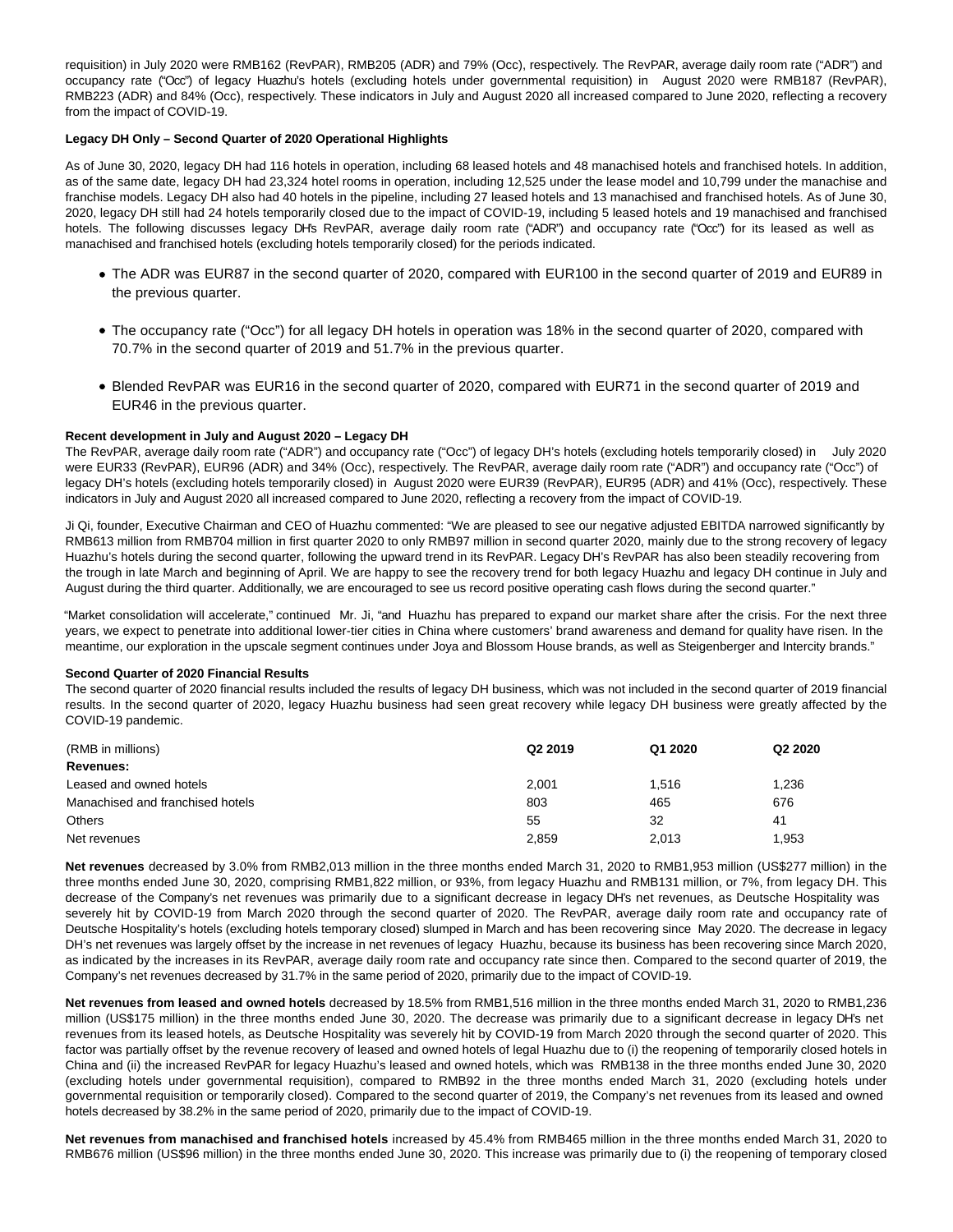hotels in China and (ii) the increased RevPAR for legacy Huazhu's manachised and franchised hotels, which was RMB125 in the three months ended June 30, 2020 (excluding those under governmental requisition), compared to RMB87 in the three months ended March 31, 2020 (excluding hotels under governmental requisition or temporarily closed). Compared to the second quarter of 2019, the Company's net revenues from its manachised and franchised hotels decreased by 15.8% in the same period of 2020, primarily due to the impact of COVID-19.

**Other revenues** increased by 28.1% from RMB32 million in the three months ended March 31, 2020 to RMB41 million (US\$6 million) in the three months ended June 30, 2020. This increase was primarily attributable to the increase in other revenues of legacy DH. Compared to the second quarter of 2019, the Company's other revenues decreased by 25.5% in the same period of 2020, primarily due to the impact of COVID-19.

| (RMB in millions)                   | Q <sub>2</sub> 2019 | Q1 2020 | Q2 2020 |
|-------------------------------------|---------------------|---------|---------|
| Operating costs and expenses:       |                     |         |         |
| Hotel operating costs               | 1.743               | 2.377   | 2.135   |
| Other operating costs               | 17                  | 8       |         |
| Selling and marketing expenses      | 102                 | 146     | 107     |
| General and administrative expenses | 247                 | 316     | 263     |
| Pre-opening expenses                | 122                 | 111     | 99      |
| Total operating costs and expenses  | 2.231               | 2.958   | 2.611   |

**Hotel operating costs** decreased by 10.2% from RMB2,377 million in the three months ended March 31, 2020 to RMB2,135 million (US\$302 million) in the three months ended June 30, 2020. This decrease was primarily due to (i) rental reduction granted by lessors for legacy Huazhu's hotels and a decrease in variable rent based on hotel turnover or gross operating profit for legacy DH's hotels; (ii) the Company's reduction of personnel costs by arranging hotel staff 's furlough to adjust for the COVID-19 situation and salary compensation for the short-time contract employees received from the German government; and (iii) a decrease in utilities and consumables due to the lower occupancy rates and temporary closures of legacy DH's hotels as a result of COVID-19. The Company's hotel operating costs as a percentage of net revenues decreased from 118.1% in the three months ended March 31, 2020 to 109.3% in the three months ended June 30, 2020. Primarily due to the Company's consolidation of Deutsche Hospitality, compared to the second quarter of 2019, the Company's hotel operating costs increased by 22.5% in the same period of 2020.

**Selling and marketing expenses** decreased by 26.7% from RMB146 million in the three months ended March 31, 2020 to RMB107 million (US\$15 million) in the three months ended June 30, 2020. This decrease was mainly due to the Company's cut-down of sales and marketing activities to mitigate the impact of COVID-19, as well as less sales commissions paid to third party agents of legacy DH. The Company's selling and marketing expenses as a percentage of net revenues decreased from 7.3% in the three months ended March 31, 2020 to 5.5% in the three months ended June 30, 2020. Primarily due to the Company's consolidation of Deutsche Hospitality, compared to the second quarter of 2019, the Company's selling and marketing expenses increased by 4.9% in the same period of 2020.

**General and administrative expenses** decreased by 16.8% from RMB316 million in the three months ended March 31, 2020 to RMB263 million (US\$37 million) in the three months ended June 30, 2020, primarily due to the Company's cut-down of salaries of some of its head office staff in light of COVID-19 and reversal of over-accrued bonus for the prior year. The Company's general and administrative expenses as a percentage of net revenues decreased from 15.7% in the three months ended March 31, 2020 to 13.5% in the three months ended June 30, 2020. Primarily due to the Company's consolidation of Deutsche Hospitality, compared to the second quarter of 2019, the Company's general and administrative expenses increased by 6.5% in the same period of 2020.

**Pre-opening expenses** decreased by 10.8% from RMB111 million in the three months ended March 31, 2020 to RMB99 million (US\$14 million) in the three months ended June 30, 2020 primarily because certain of the Company's upscale leased and owned hotels had commenced operations in the second quarter of 2020. The Company's pre-opening expenses as a percentage of net revenues remained relatively stable at 5.5% in the three months ended March 31, 2020 and 5.1% in the three months ended June 30, 2020. For the above reason, compared to the second quarter of 2019, the Company's pre-opening expenses decreased by 18.9% in the same period of 2020.

**Other operating income, net** increased by 86.4% from RMB88 million in the three months ended March 31, 2020 to RMB164 million (US\$23 million) in the three months ended June 30, 2020, primarily related to the insurance compensation for hotel closure receivable by Deutsche Hospitality due to COVID-19. The Company's other operating income, net, increased significantly from RMB29 million in the three months ended June 30, 2019 to RMB164 million in the same period of 2020, primarily due the insurance compensation discussed above and the Company's consolidation of Deutsche Hospitality.

**Loss from operations** was RMB857 million in the three months ended March 31, 2020 compared to income from operations of RMB657 million in the three months ended June 30, 2019 and loss from operations of RMB494 million (US\$69 million) in the three months ended June 30, 2020. In the three months ended June 30, 2020, RMB208 million, or 42.1%, of the Company's loss from operations were attributed to legacy Huazhu and RMB286 million, or 57.9%, were from legacy DH.

**Other expense, net** was RMB21 million (US\$3 million) in the three months ended June 30, 2020, compared to other expense, net, of RMB102 million in the three months ended March 31, 2020. Other expense, net, in the three months ended March 31, 2020 was mainly related to impairment loss on investments totaling RMB92 million. Compared to the second quarter of 2019, the Company's other income, net, decreased by 84.4% in the same period of 2020, primarily attributable to the dividends the Company received from Accor's shares in the second quarter of 2019.

**Unrealized losses from fair value changes of equity securities** decreased significantly from RMB1,003 million in the three months ended March 31, 2020 to RMB34 million (US\$5 million) in the three months ended June 30, 2020, primarily because the prices of Accor's shares decreased to a lesser extent than in the first quarter of 2020. In comparison with the three months ended June 30, 2020, the Company had unrealized gains from fair value changes of equity securities in the same period in 2019, primarily related to increases in the prices of Accor's shares.

**Income tax benefit** increased from RMB30 million in the three months ended March 31, 2020 to RMB68 million (US\$10 million) in the three months ended June 30, 2020. The Company's income tax expense was RMB286 million in the three months ended June 30, 2019.

**Net loss attributable to Huazhu Group Limited** was RMB548 million (US\$76 million) in the three months ended June 30, 2020, compared to net loss attributable to Huazhu Group Limited of RMB2,135 million in the three months ended March 31, 2020 and net income attributable to Huazhu Group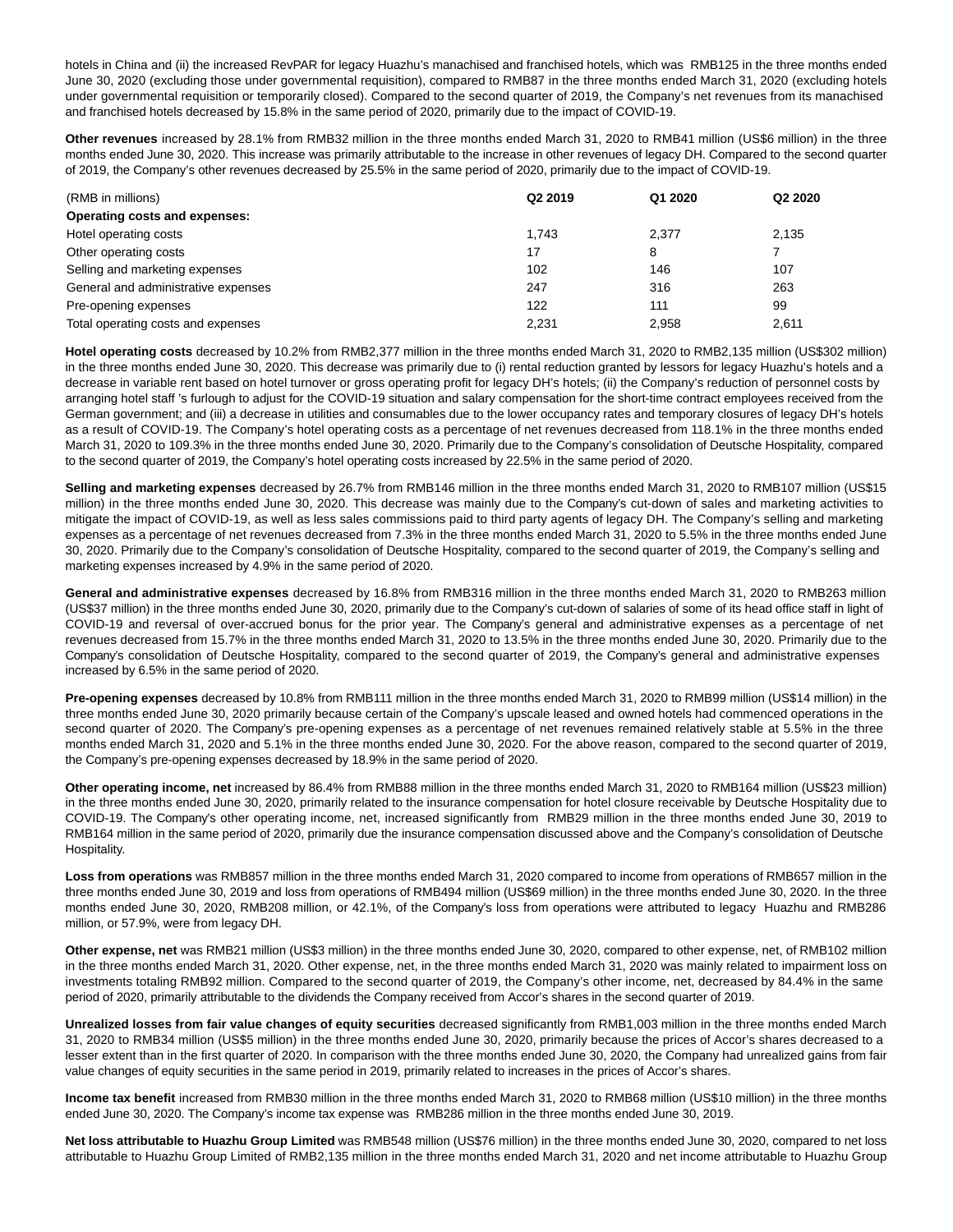Limited of RMB613 million in the three months ended June 30, 2019. Excluding share-based compensation expenses and the unrealized losses from fair value changes of equity securities, the **adjusted net loss attributable to Huazhu Group Limited (non-GAAP)** for the three months ended June 30, 2020 was RMB476 million (US\$66 million), compared to adjusted net loss attributable to Huazhu Group Limited (non-GAAP) of RMB1.1 billion in the three months ended March 31, 2020 and adjusted net income attributable to our Company (non-GAAP) of RMB495 million in the three months ended June 30, 2019.

**EBITDA (non-GAAP)** was negative RMB169 million (US\$23 million) in the three months ended June 30, 2020, compared to negative EBITDA (non-GAAP) of RMB1,736 million in the three months ended March 31, 2020 and EBITDA (non-GAAP) of RMB1,186 million in the three months ended June 30, 2019. **Adjusted EBITDA (non-GAAP)** was negative RMB97 million (US\$13 million) in the three months ended June 30, 2020, compared to negative Adjusted EBITDA (non-GAAP) of RMB704 million in the three months ended March 31, 2020 and Adjusted EBITDA (non-GAAP) of RMB1,068 million in the three months ended June 30, 2019.

**Cash flow.** Net cash provided by operating activities amounted to RMB512 million (US\$74 million) in the three months ended June 30, 2020, primarily attributable to net loss of RMB554 million (US\$77 million) mainly due to the impact of COVID-19, and (i) an add-back of RMB470 million (US\$66 million) in changes in operating assets and liabilities and (ii) an add-back of RMB359 million (US\$51 million) in depreciation and amortization. The Company's cash used in investing activities of RMB281 million (US\$40 million) in the three months ended June 30, 2020 was primarily related to RMB339 million (US\$48 million) of capital expenditure, including purchase of property and equipment. Net cash provided by financing activities of RMB1,349 million (US\$191 million) in the three months ended June 30, 2020 primarily consisted of proceeds from debt of RMB4,291 million (US\$607 million), including the convertible senior notes due 2026 in aggregate principal amount of US\$500 million which the Company issued in May 2020, partially offset by its repayment of debt of RMB2,930 million (US\$414 million).

**Cash and cash equivalents and Restricted cash.** As of June 30, 2020, the Company had a total balance of cash and cash equivalents of RMB3.7 billion (US\$524 million) and restricted cash of RMB1.4 billion (US\$194 million).

**Debt financing.** As of June 30, 2020, the Company had a total debt balance of RMB15.1 billion (US\$2.1 billion) and the unutilized credit facility available to the Company was RMB5.3 billion. On April 17, 2020, the Company obtained a leverage covenant waiver for its syndication loan, which consisted of US\$500 million and EUR440 million, due in December 2022. Pursuant to this waiver, the Company is restricted from distributing cash dividends until June 30, 2021, among other amended covenants. In addition, on June 30, 2020, the Company obtained a leverage covenant waiver for an RMB1.2 billion loan due in March 2024. This waiver restricts the Company's ability to distribute dividends in the second half of 2020, among other amended covenants. On May 26, 2020, the Company issued US\$500 million of convertible senior notes due 2026. The proceeds of these convertible senior notes were partially used for the repayment of the revolving portion of its syndicated bank borrowings.

### **Use of Non-GAAP Financial Measures**

To supplement the Company's unaudited consolidated financial results presented in accordance with U.S. Generally Accepted Accounting Principles (or U.S. GAAP), the Company uses the following non-GAAP measures defined as non-GAAP financial measures by the U.S. Securities and Exchange Commission (or SEC): adjusted net income (loss) attributable to Huazhu Group Limited excluding share-based compensation expenses and unrealized gains (losses) from fair value changes of equity securities; adjusted basic and diluted earnings (loss) per share/ADS excluding share-based compensation expenses and unrealized gains (losses) from fair value changes of equity securities; EBITDA; and adjusted EBITDA excluding share-based compensation expenses and unrealized gains (losses) from fair value changes of equity securities. The presentation of these non-GAAP financial measures is not intended to be considered in isolation or as a substitute for the financial information prepared and presented in accordance with U.S. GAAP. For more information on these non-GAAP financial measures, please see the table captioned "Reconciliations of GAAP and non-GAAP results" at the end of this release. The Company believes that these non-GAAP financial measures provide meaningful supplemental information regarding Company performance by excluding share-based compensation expenses and unrealized gains (losses) from fair value changes of equity securities that may not be indicative of Company operating performance. The Company believes that both management and investors benefit from referring to these non-GAAP financial measures in assessing Company performance and when planning and forecasting future periods. These non-GAAP financial measures also facilitate management's internal comparisons to the Company's historical performance. The Company believes these non-GAAP financial measures are also useful to investors in allowing for greater transparency with respect to supplemental information used regularly by Company management in financial and operational decision-making. A limitation of using non-GAAP financial measures excluding share-based compensation expenses and unrealized gains (losses) from fair value changes of equity securities is that share-based compensation expenses and unrealized gains (losses) from fair value changes of equity securities have been and will continue to be significant and recurring in the Company's business. Management compensates for these limitations by providing specific information regarding the GAAP amounts excluded from each non-GAAP measure. The accompanying tables have more details on the reconciliations between GAAP financial measures that are most directly comparable to non-GAAP financial measures.

The Company believes that EBITDA is a useful financial metric to assess the operating and financial performance before reflecting the effects of investing and financing transactions and income taxes, given the significant investments that the Company has made in leasehold improvements, depreciation and amortization expense that comprise a significant portion of the Company's cost structure. In addition, the Company believes that EBITDA is widely used by other companies in the lodging and other industry, and may be used by investors and Company management as a measure of financial performance. The Company believes that EBITDA provides investors with a useful tool for comparability between periods because it eliminates depreciation and amortization expense attributable to capital expenditures. The Company also uses adjusted EBITDA, which is defined as EBITDA before share-based compensation expenses and unrealized gains (losses) from fair value changes of equity securities, to assess operating results of its hotels in operation. The Company believes that the exclusion of share-based compensation expenses and unrealized gains (losses) from fair value changes of equity securities helps facilitate year-on-year comparison of the results of operations as the share-based compensation expenses and unrealized gains (losses) from fair value changes of equity securities may not be indicative of Company operating performance.

The Company believes that unrealized gains and losses from changes in fair value of equity securities have little analytical or predictive value in understanding its reported results or evaluating the economic performance of its businesses. These gains and losses have caused and will continue to cause significant volatility in reported periodic earnings.

Therefore, the Company believes that adjusted EBITDA more closely reflects the performance capability of its hotels. The presentation of EBITDA and adjusted EBITDA should not be construed as an indication that the Company's future results will be unaffected by other charges and gains considered to be outside the ordinary course of business.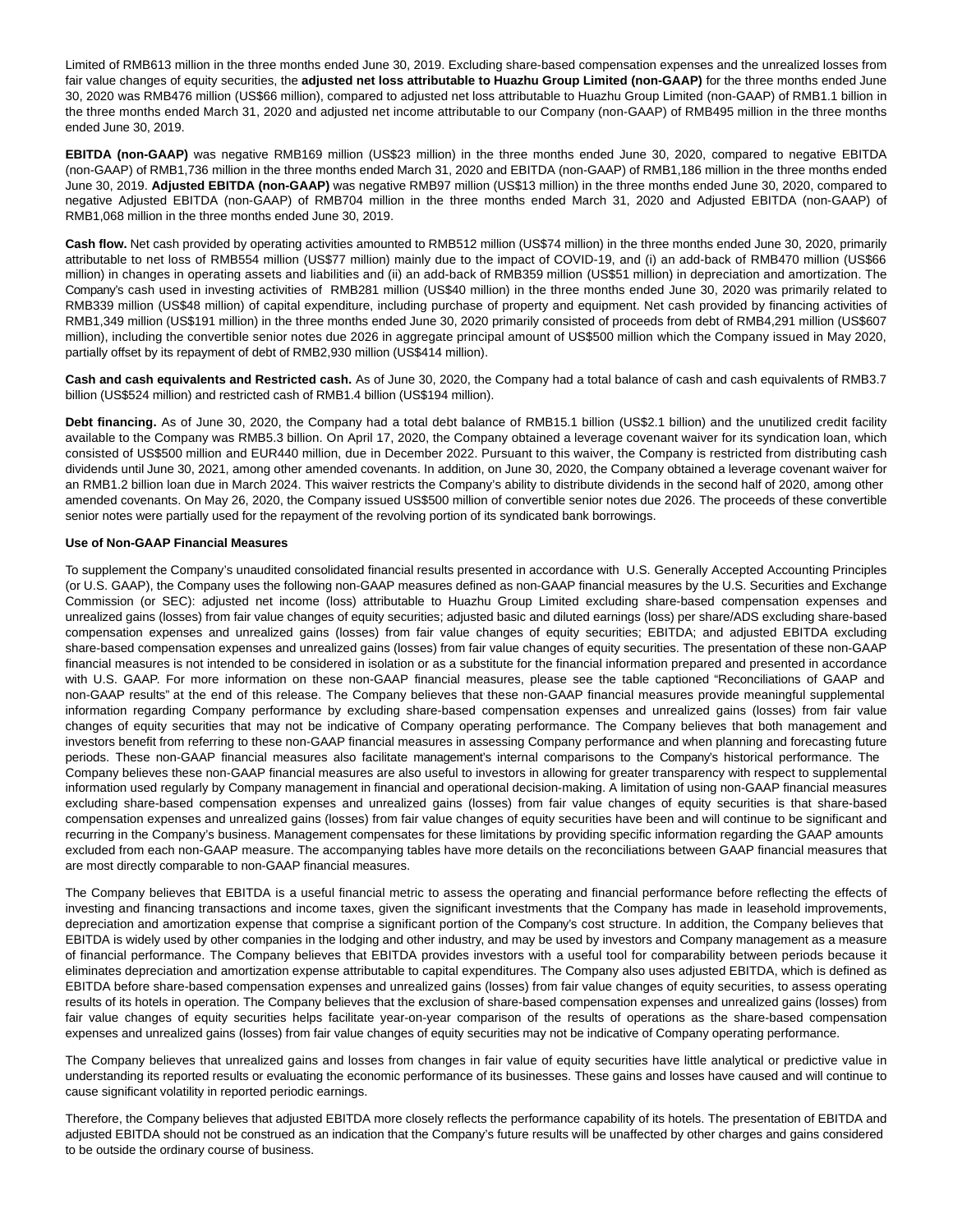The use of EBITDA and adjusted EBITDA has certain limitations. Depreciation and amortization expense for various long-term assets (including land use rights), income tax, interest expense and interest income have been and will be incurred and are not reflected in the presentation of EBITDA. Share-based compensation expenses and unrealized gains (losses) from fair value changes of equity securities have been and will be incurred and are not reflected in the presentation of adjusted EBITDA. Each of these items should also be considered in the overall evaluation of the results. The Company compensates for these limitations by providing the relevant disclosure of the depreciation and amortization, interest income, interest expense, income tax expense, share-based compensation expenses, and unrealized gains (losses) from fair value changes of equity securities and other relevant items both in the reconciliations to the U.S. GAAP financial measures and in the consolidated financial statements, all of which should be considered when evaluating the performance of the Company.

The terms EBITDA and adjusted EBITDA are not defined under U.S. GAAP, and neither EBITDA nor adjusted EBITDA is a measure of net income, operating income, operating performance or liquidity presented in accordance with U.S. GAAP. When assessing the operating and financial performance, investors should not consider these data in isolation or as a substitute for the Company's net income, operating income or any other operating performance measure that is calculated in accordance with U.S. GAAP. In addition, the Company's EBITDA or adjusted EBITDA may not be comparable to EBITDA or adjusted EBITDA or similarly titled measures utilized by other companies since such other companies may not calculate EBITDA or adjusted EBITDA in the same manner as the Company does.

Reconciliations of the Company's non-GAAP financial measures, including EBITDA and adjusted EBITDA, to the consolidated statement of operations information are included at the end of this press release.

### **About Huazhu Group Limited**

Originated in China, Huazhu Group Limited is a world-leading and fast-growing hotel group. As of June 30, 2020, Huazhu operated 6,187 hotels with 599,235 rooms in operation in 16 countries. Huazhu's brands include Hi Inn, Elan Hotel, HanTing Hotel, JI Hotel, Starway Hotel, Orange Hotel, Crystal Orange Hotel, Manxin Hotel, Madison Hotel, Joya Hotel, and Blossom House. Upon the completion of the Deutsche Hospitality acquisition on January 2, 2020, Huazhu added five brands to its portfolio, including Steigenberger Hotels & Resorts, Maxx by Steigenberger, Jaz in the City, IntercityHotel and Zleep Hotel. In addition, Huazhu also has the rights as master franchisee for Mercure, Ibis and Ibis Styles, and co-development rights for Grand Mercure and Novotel, in the pan-China region.

Huazhu's business includes leased and owned, manachised and franchised models. Under the lease and ownership model, Huazhu directly operates hotels typically located on leased or owned properties. Under the manachise model, Huazhu manages manachised hotels through the on-site hotel managers Huazhu appoints, and collects fees from franchisees. Under the franchise model, Huazhu provides training, reservations and support services to the franchised hotels, and collects fees from franchisees but does not appoint on-site hotel managers. Huazhu applies a consistent standard and platform across all of its hotels. As of June 30, 2020, Huazhu operated approximately 17 percent of its hotel rooms under lease and ownership model, and 83 percent under manachise and franchise models.

For more information, please visit the Company's website: [http://ir.huazhu.com.](https://www.globenewswire.com/Tracker?data=6fWu1lw53xSkugFBETXFaLGVL-TP02ys8e02whov5JCxtbKj6u7H0YjH-Y7AUMRyMnbBdh9tCW6x9HXTruaJgg==)

Safe Harbor Statement Under the Private Securities Litigation Reform Act of 1995: The information in this release contains forward-looking statements which involve risks and uncertainties, including statements regarding the Company's capital needs, business strategy and expectations. Any statements contained herein that are not statements of historical fact may be deemed to be forward-looking statements, which may be identified by terminology such as "may," "should," "will," "expect," "plan," "intend," "anticipate," "believe," "estimate," "predict," "potential," "forecast," "project," or "continue," the negative of such terms or other comparable terminology. Readers should not rely on forward-looking statements as predictions of future events or results. Any or all of the Company's forward-looking statements may turn out to be wrong. They can be affected by inaccurate assumptions, risks and uncertainties and other factors which could cause actual events or results to be materially different from those expressed or implied in the forward-looking statements. In evaluating these statements, readers should consider various factors, including the anticipated growth strategies of the Company, the future results of operations and financial condition of the Company, the economic conditions of China, the regulatory environment in China, the Company's ability to attract customers and leverage its brands, trends and competition in the lodging industry, the expected growth of demand for lodging in China and other factors and risks outlined in the Company's filings with the SEC, including the Company's annual report on Form 20-F and other filings. These factors may cause the Company's actual results to differ materially from any forward-looking statement. In addition, new factors emerge from time to time and it is not possible for the Company to predict all factors that may cause actual results to differ materially from those contained in any forward-looking statements. Any projections in this release are based on limited information currently available to the Company, which is subject to change. This release also contains statements or projections that are based upon information available to the public, as well as other information from sources which the Company believes to be reliable, but it is not guaranteed by the Company to be accurate, nor does the Company purport it to be complete. The Company disclaims any obligation to publicly update any forward-looking statements to reflect events or circumstances after the date of this document, except as required by applicable law.

Contact Information Investor Relations Tel: +86 (21) 6195 9561 Email[: ir@huazhu.com](mailto:ir@huazhu.com) [http://ir.huazhu.com](https://www.globenewswire.com/Tracker?data=6fWu1lw53xSkugFBETXFaKa-Axm8OuBF_ej1g_NYoroeWITJ6X9ZF1Yy5nSiES7-sOO4NRgMDt4aNp0ohVJ7cw==)

---Financial Tables and Operational Data Follow—

### **Huazhu Group Limited**

**Unaudited Condensed Consolidated Balance Sheets**

**December 31, 2019 June 30, 2020 RMB RMB US\$**

**(in millions)**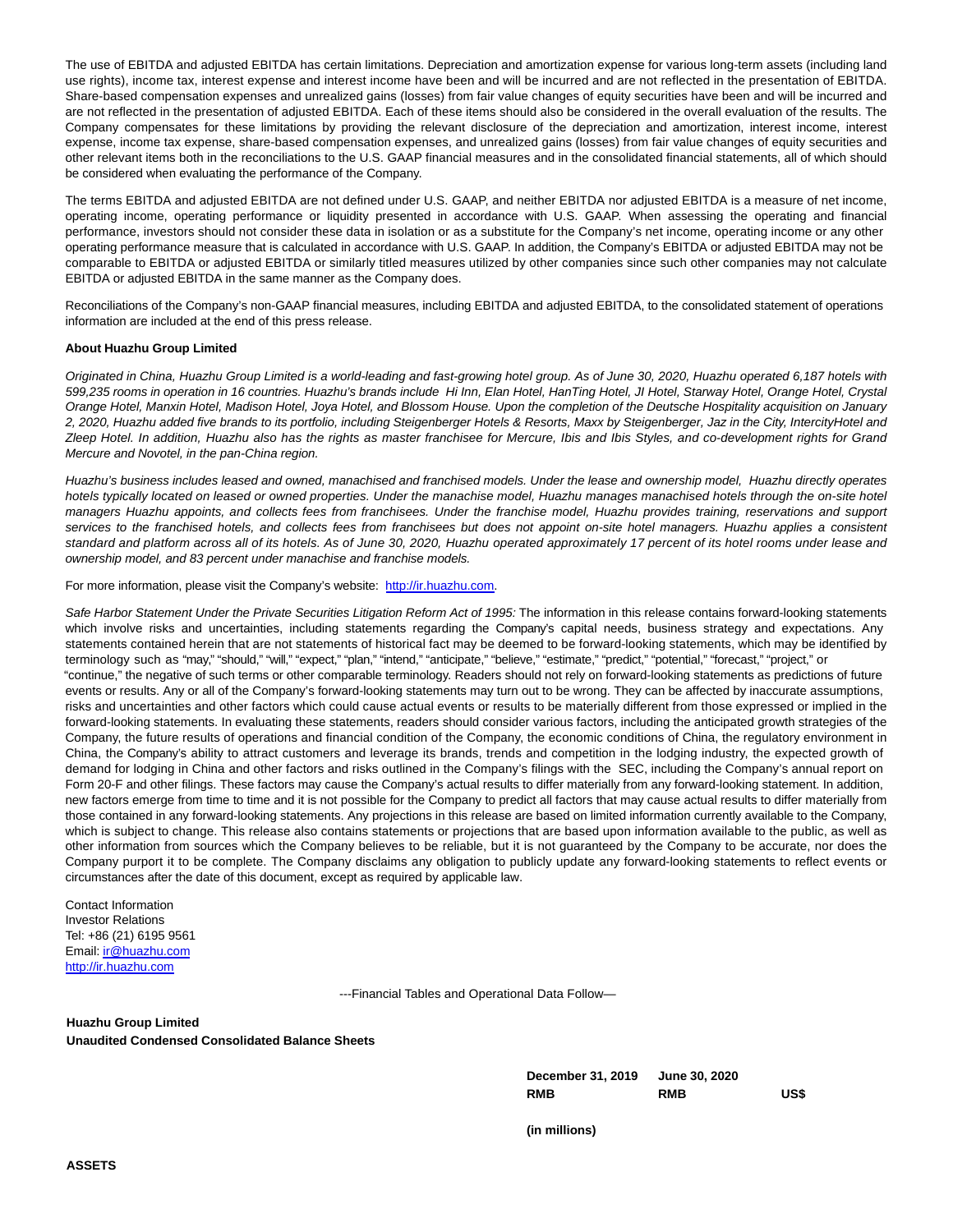| Current assets:                                 |        |                         |                          |  |
|-------------------------------------------------|--------|-------------------------|--------------------------|--|
| Cash and cash equivalents                       | 3,234  | 3,699                   | 524                      |  |
| Restricted cash                                 | 10,765 | 1,368                   | 194                      |  |
| Short-term investments                          | 2,908  | 1,504                   | 213                      |  |
| Accounts receivable, net                        | 218    | 426                     | 60                       |  |
| Loan receivables, net                           | 193    | 238                     | 34                       |  |
| Amounts due from related parties                | 182    | 182                     | 26                       |  |
| Inventories                                     | 57     | 92                      | 13                       |  |
| Income tax receivables                          |        | 3                       | 0                        |  |
| Other current assets, net                       | 699    | 854                     | 121                      |  |
| Total current assets                            | 18,256 | 8,366                   | 1,185                    |  |
|                                                 |        |                         |                          |  |
| Property and equipment, net                     | 5,854  | 6,568                   | 930                      |  |
| Intangible assets, net                          | 1,662  | 5,928                   | 839                      |  |
| Operating lease right-of-use assets             | 20,875 | 29,321                  | 4,150                    |  |
| Finance lease right-of-use assets               |        | 1,792                   | 254                      |  |
| Land use rights, net                            | 215    | 211                     | 30                       |  |
| Long-term investments                           | 1,929  | 1,888                   | 267                      |  |
| Goodwill                                        | 2,657  | 5,402                   | 765                      |  |
| Loan receivables, net                           | 280    | 270                     | 38                       |  |
| Other assets, net                               | 707    | 740                     | 105                      |  |
| Deferred tax assets                             | 548    | 857                     | 121                      |  |
| Total assets                                    | 52,983 | 61,343                  | 8,684                    |  |
|                                                 |        |                         |                          |  |
| <b>LIABILITIES AND EQUITY</b>                   |        |                         |                          |  |
| <b>Current liabilities:</b>                     |        |                         |                          |  |
| Short-term debt                                 | 8,499  | 5,821                   | 824                      |  |
| Accounts payable                                | 1,176  | 1,343                   | 190                      |  |
| Amounts due to related parties                  | 95     | 92                      | 13                       |  |
| Salary and welfare payables                     | 491    | 505                     | 72                       |  |
| Deferred revenue                                | 1,179  | 1,280                   | 181                      |  |
| Operating lease liabilities, current            | 3,082  | 3,452                   | 489                      |  |
|                                                 |        | 27                      | 4                        |  |
| Finance lease liabilities, current              |        |                         |                          |  |
| Accrued expenses and other current liabilities  | 1,856  | 1,700<br>$\overline{a}$ | 241                      |  |
| Dividends payable                               | 678    |                         | $\overline{\phantom{a}}$ |  |
| Income tax payable                              | 231    | 131                     | 18                       |  |
| <b>Total current liabilities</b>                | 17,287 | 14,351                  | 2,032                    |  |
| Long-term debt                                  | 8,084  | 9,240                   | 1,308                    |  |
|                                                 |        |                         |                          |  |
| Operating lease liabilities, noncurrent         | 18,496 | 27,553                  | 3,900                    |  |
| Finance lease liabilities, noncurrent           |        | 2,210                   | 313                      |  |
| Deferred revenue                                | 559    | 553                     | 78                       |  |
| Other long-term liabilities                     | 566    | 687                     | 97                       |  |
| Deferred tax liabilities                        | 491    | 1,820                   | 258                      |  |
| Retirement benefit obligations                  |        | 123                     | 17                       |  |
| <b>Total liabilities</b>                        | 45,483 | 56,537                  | 8,003                    |  |
|                                                 |        |                         |                          |  |
| Equity:                                         |        |                         |                          |  |
| Ordinary shares                                 | 0      | 0                       | 0                        |  |
| Treasury shares                                 | (107)  | (107)                   | (15)<br>$\lambda$        |  |
| Additional paid-in capital                      | 3,834  | 3,901                   | 552                      |  |
| Retained earnings                               | 3,701  | 1,011                   | 144                      |  |
| Accumulated other comprehensive income (loss)   | (49)   | (69)                    | (10)<br>$\lambda$        |  |
| Total Huazhu Group Limited shareholders' equity | 7,379  | 4,736                   | 671                      |  |
| Noncontrolling interest                         | 121    | 70                      | 10                       |  |
| Total equity                                    | 7,500  | 4,806                   | 681                      |  |
| Total liabilities and equity                    | 52,983 | 61,343                  | 8,684                    |  |

## **Huazhu Group Limited**

**Unaudited Condensed Consolidated Statements of Comprehensive Income**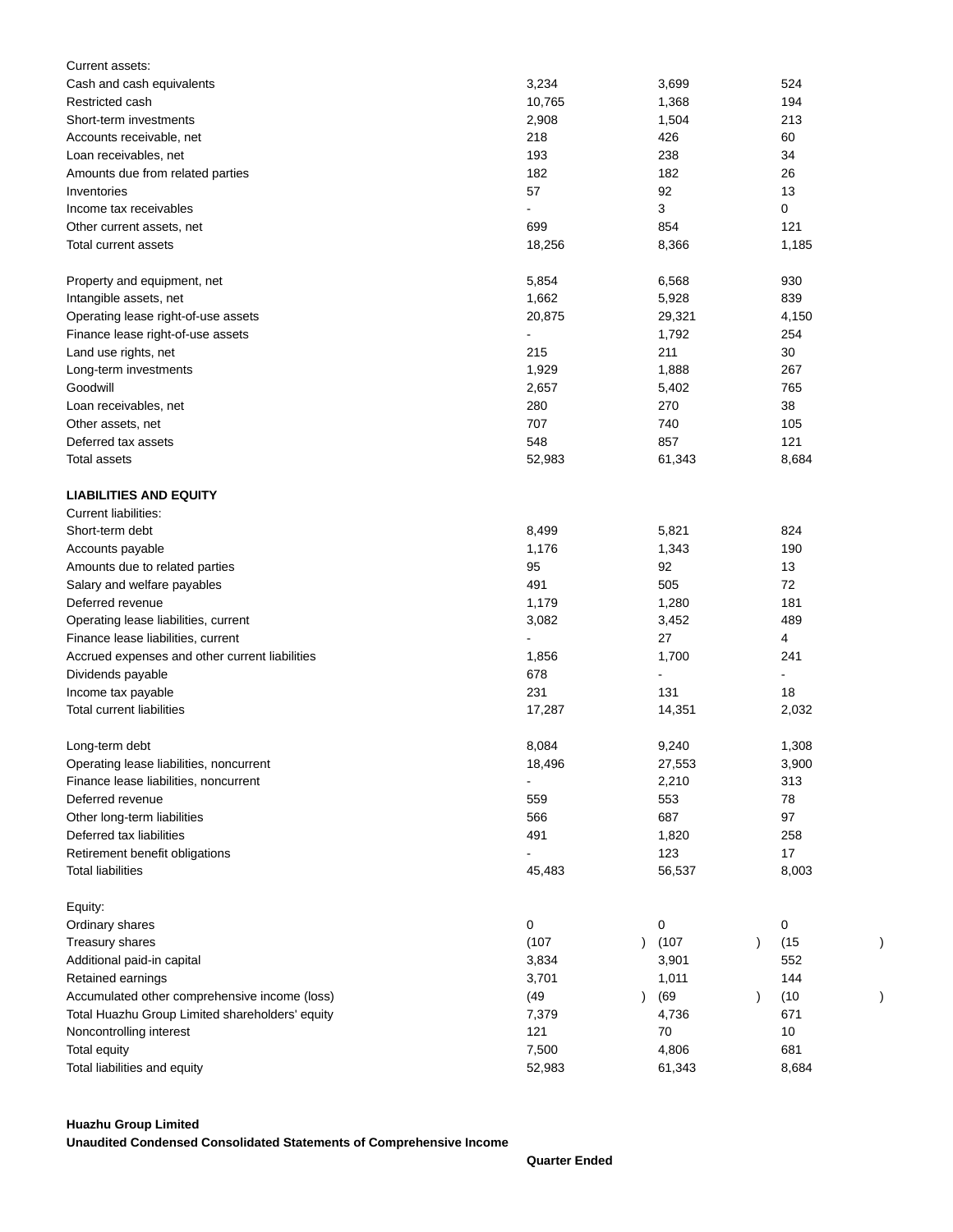|                                                                        | <b>June 30, 2019</b>                                    | March 31,<br>2020 |               | <b>June 30, 2020</b> |           |             |  |
|------------------------------------------------------------------------|---------------------------------------------------------|-------------------|---------------|----------------------|-----------|-------------|--|
|                                                                        | <b>RMB</b>                                              | <b>RMB</b>        |               | <b>RMB</b>           |           | US\$        |  |
|                                                                        | (in millions, except share, per share and per ADS data) |                   |               |                      |           |             |  |
| Revenues:                                                              |                                                         |                   |               |                      |           |             |  |
| Leased and owned hotels                                                | 2,001                                                   | 1,516             |               | 1,236                |           | 175         |  |
| Manachised and franchised hotels                                       | 803                                                     | 465               |               | 676                  |           | 96          |  |
| Others                                                                 | 55                                                      | 32                |               | 41                   |           | 6           |  |
| Net revenues                                                           | 2,859                                                   | 2,013             |               | 1,953                |           | 277         |  |
| Operating costs and expenses:                                          |                                                         |                   |               |                      |           |             |  |
| Hotel operating costs:                                                 |                                                         |                   |               |                      |           |             |  |
| Rents                                                                  | (646                                                    | (866)             |               | (833)                |           | (118        |  |
| <b>Utilities</b>                                                       | (79)                                                    | (132)             |               | (91)                 |           | (13)        |  |
| Personnel costs                                                        | (453                                                    | (643)             |               | (508)                |           | (72)        |  |
| Depreciation and amortization                                          | (237)                                                   | (311)             |               | (320)                |           | (45         |  |
| Consumables, food and beverage                                         | (201)                                                   | (191)             |               | (185)                |           | (26)        |  |
| Others                                                                 | (127)                                                   | (234)             |               | (198)                |           | (28)        |  |
| Total hotel operating costs                                            | (1,743)                                                 | (2, 377)          |               | (2, 135)             |           | (302)       |  |
| Other operating costs                                                  | (17)                                                    | (8)               |               | (7)                  |           | (1)         |  |
| Selling and marketing expenses                                         | (102)                                                   | (146)             |               | (107)                |           | (15)        |  |
| General and administrative expenses                                    | (247                                                    | (316)             |               | (263)                |           | (37)        |  |
| Pre-opening expenses                                                   | (122)                                                   | (111)             |               | (99)                 |           | (14)        |  |
| Total operating costs and expenses                                     | (2, 231)                                                | (2,958)           |               | (2,611)              |           | (369)       |  |
| Other operating income (expense), net                                  | 29                                                      | 88                |               | 164                  |           | 23          |  |
| Income (Losses) from operations                                        | 657                                                     | (857              |               | (494                 |           | (69)        |  |
| Interest income                                                        | 41                                                      | 29                |               | 26                   |           | 4           |  |
| Interest expense                                                       | (83)                                                    | (137)             |               | (142)                | $\lambda$ | (20         |  |
| Other (expense) income, net                                            | 135                                                     | (102)             |               | 21                   |           | 3           |  |
| Unrealized gains (losses) from fair value changes of equity securities | 149                                                     | (1,003)           |               | (34)                 | $\lambda$ | (5)         |  |
| Foreign exchange gain (loss)                                           | 35                                                      | (58)              |               | 34                   |           | 5           |  |
| Income (Loss) before income taxes                                      | 934                                                     | (2, 128)          |               | (589                 | $\lambda$ | (82         |  |
| Income tax (expense) benefit                                           | (286)                                                   | 30                |               | 68                   |           | 10          |  |
| Gain (Loss) from equity method investments                             | (43)                                                    | (60)              |               | (33)                 |           | (5)         |  |
| Net income (loss)                                                      | 605                                                     | (2, 158)          |               | (554)                |           | (77)        |  |
| Net (income) loss attributable to noncontrolling interest              | 8                                                       | 23                |               | 6                    |           | 1           |  |
| Net income (loss) attributable to Huazhu Group Limited                 | 613                                                     | (2, 135)          |               | (548)                |           | (76)        |  |
| Other comprehensive income                                             |                                                         |                   |               |                      |           |             |  |
| Gain arising from defined benefit plan, net of tax                     | -                                                       | 3                 |               | 4                    |           | 1           |  |
| Foreign currency translation adjustments, net of tax                   | (64)                                                    | (69               |               | 43                   |           | 6           |  |
| Comprehensive income (loss)                                            | 541                                                     | (2, 224)          |               | (507)                | $\lambda$ | (70)        |  |
| Comprehensive (income) loss attributable to noncontrolling interest    | 8                                                       | 23                |               | 6                    |           | 1           |  |
| Comprehensive income (loss) attributable to Huazhu Group Limited       | 549                                                     | (2, 201)          |               | (501)                | $\lambda$ | (69         |  |
| Earnings (Losses) per share/ADS:                                       |                                                         |                   |               |                      |           |             |  |
| Basic                                                                  | 2.16                                                    | (7.46)            | $\lambda$     | (1.91)               |           | (0.27)      |  |
| <b>Diluted</b>                                                         | 2.05                                                    | (7.46)            | $\mathcal{L}$ | (1.91)               |           | (0.27)      |  |
| Weighted average number of shares used in computation:                 |                                                         |                   |               |                      |           |             |  |
| Basic                                                                  | 284,029,267                                             | 286,013,704       |               | 286,473,344          |           | 286,473,344 |  |
| <b>Diluted</b>                                                         | 304,526,084                                             | 286,013,704       |               | 286,473,344          |           | 286,473,344 |  |

## **Huazhu Group Limited**

**Unaudited Condensed Consolidated Statements of Cash Flows**

|                                            | <b>Quarter Ended</b><br>June 30, 2019<br><b>RMB</b><br>(in millions) | March 31, 2020<br><b>RMB</b> | <b>RMB</b> | June 30, 2020 | US\$ |  |
|--------------------------------------------|----------------------------------------------------------------------|------------------------------|------------|---------------|------|--|
| Operating activities:<br>Net income (loss) | 605                                                                  | (2, 158)                     | (554)      |               | (77  |  |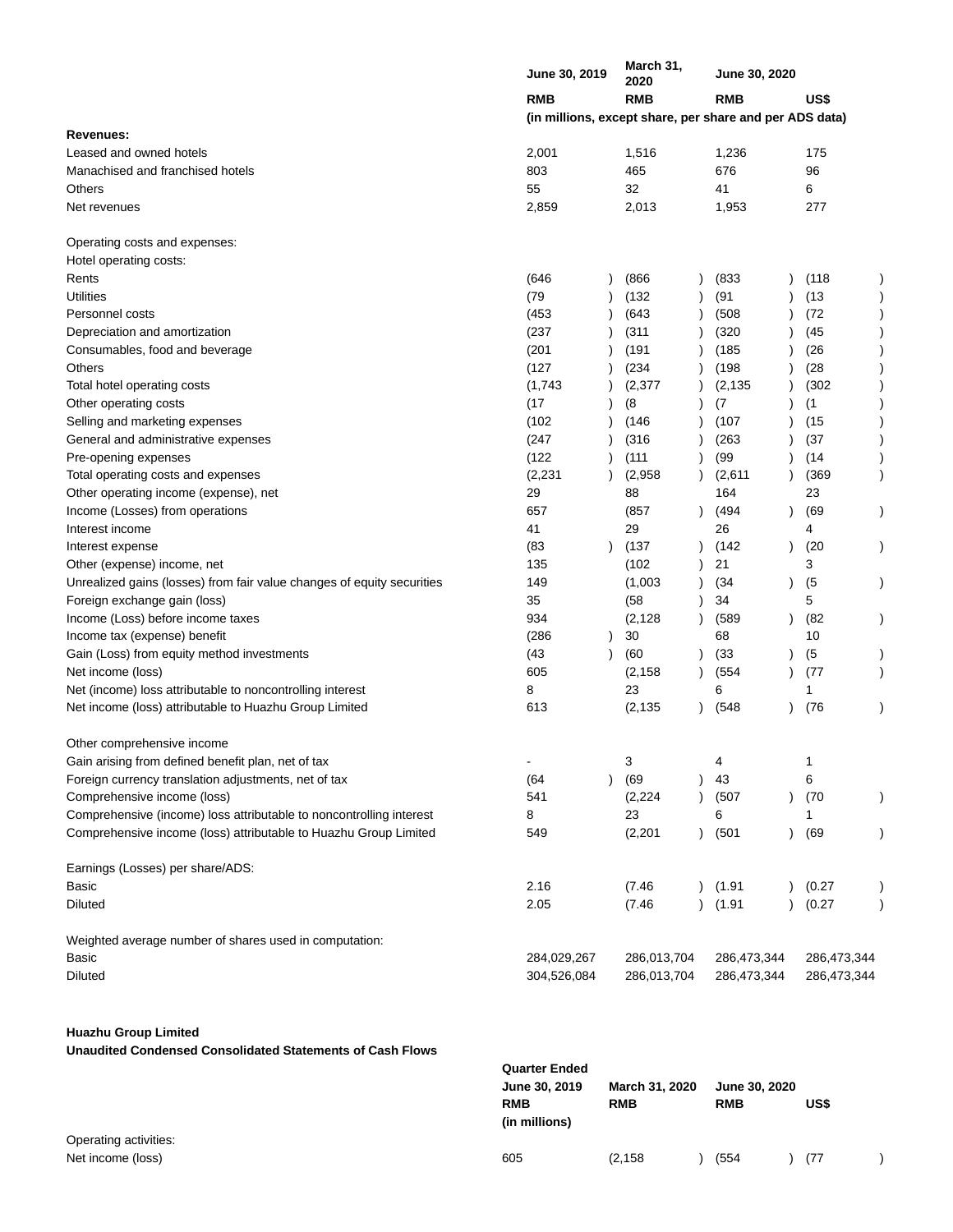| Adjustments to reconcile net income (loss) to net cash provided by operating<br>activities: |         |          |         |             |              |
|---------------------------------------------------------------------------------------------|---------|----------|---------|-------------|--------------|
| Share-based compensation                                                                    | 31      | 29       | 38      | 5           |              |
| Depreciation and amortization, and other                                                    | 252     | 336      | 359     | 51          |              |
| Impairment loss                                                                             |         | 102      | 16      | 2           |              |
| Loss from equity method investments,<br>net of dividends                                    | 43      | 60       | 33      | 5           |              |
| Investment (income) loss                                                                    | (194)   | 1,088    | (11)    | (1)         |              |
| Changes in operating assets and liabilities                                                 | 382     | (1,275)  | 470     | 66          |              |
| Other                                                                                       | 42      | 472      | 161     | 23          |              |
| Net cash provided by (used in) operating activities                                         | 1,161   | (1, 346) | 512     | 74          |              |
| Investing activities:                                                                       |         |          |         |             |              |
| Capital expenditures                                                                        | (301)   | (484)    | (339)   | (48)        |              |
| Acquisitions, net of cash received                                                          | (25)    | (5,056)  | (0)     | (0)         |              |
| Purchase of long-term investments                                                           | (148)   |          | (0)     | (0)         |              |
| Proceeds from maturity/sale of long-                                                        |         | 336      | 35      | 5           |              |
| term investments                                                                            |         |          |         |             |              |
| Loan advances                                                                               | (149)   | (58)     | (24)    | (3)         |              |
| Loan collections                                                                            | 66      | 24       | 47      | 6           |              |
| Other                                                                                       | 4       | 3        |         |             |              |
| Net cash provided by (used in) investing activities                                         | (553)   | (5,235)  | (281)   | (40)        | $\mathbf{I}$ |
| Financing activities:                                                                       | 7       | 0        | 0       | $\mathbf 0$ |              |
| Net proceeds from issuance of ordinary<br>shares upon exercise of options                   |         |          |         |             |              |
| Proceeds from debt                                                                          | 1,682   | 836      | 4,291   | 607         |              |
| Repayment of debt                                                                           | (2,756) | (4,023)  | (2,930) | (414)       |              |
| Dividend paid                                                                               |         | (677)    |         |             |              |
| Other                                                                                       | 13      | (29)     | (12)    | (2)         |              |
| Net cash provided by (used in) financing activities                                         | (1,054) | (3,893)  | 1,349   | 191         |              |
| Effect of exchange rate changes on cash, cash equivalents and restricted cash 54            |         | (50)     | 12      | 2           |              |
| Net increase (decrease) in cash, cash equivalents and restricted cash                       | (392)   | (10,524) | 1,592   | 227         |              |
| Cash, cash equivalents and restricted cash at the beginning of the period                   | 4,457   | 13,999   | 3,475   | 491         |              |
| Cash, cash equivalents and restricted cash at the end of the period                         | 4,065   | 3,475    | 5,067   | 718         |              |

## **Huazhu Group Limited Unaudited Reconciliation of GAAP and Non-GAAP Results**

|                                                                               | <b>Quarter Ended</b><br>June 30, 2019 | March 31, 2020                                           | June 30, 2020               |             |
|-------------------------------------------------------------------------------|---------------------------------------|----------------------------------------------------------|-----------------------------|-------------|
|                                                                               | <b>RMB</b>                            | <b>RMB</b>                                               | <b>RMB</b>                  | US\$        |
|                                                                               |                                       | (in millions, except shares, per share and per ADS data) |                             |             |
| Net income (loss) attributable to Huazhu Group Limited (GAAP)                 | 613                                   | (2, 135)                                                 | (548)                       | (76         |
| Share-based compensation expenses                                             | 31                                    | 29                                                       | 38                          | 5           |
| Unrealized (gains) losses from fair value changes of equity securities        | (149)                                 | 1,003                                                    | 34                          | 5           |
| Adjusted net income (loss) attributable to Huazhu Group Limited<br>(non-GAAP) | 495                                   | (1, 103)                                                 | (476)                       | (66)        |
| Adjusted earnings (losses) per share/ADS (non-GAAP)                           |                                       |                                                          |                             |             |
| Basic                                                                         | 1.74                                  | (3.85)                                                   | (1.66)                      | (0.24)      |
| <b>Diluted</b>                                                                | 1.66                                  | (3.85)                                                   | (1.66)                      | (0.24)      |
| Weighted average number of shares used in computation                         |                                       |                                                          |                             |             |
| Basic                                                                         | 284,029,267                           | 286,013,704                                              | 286,473,344                 | 286,473,344 |
| <b>Diluted</b>                                                                | 304,526,084                           | 286,013,704                                              | 286,473,344                 | 286,473,344 |
|                                                                               | <b>Quarter Ended</b>                  |                                                          |                             |             |
|                                                                               | June 30, 2019<br><b>RMB</b>           | March 31, 2020<br><b>RMB</b>                             | June 30, 2020<br><b>RMB</b> | US\$        |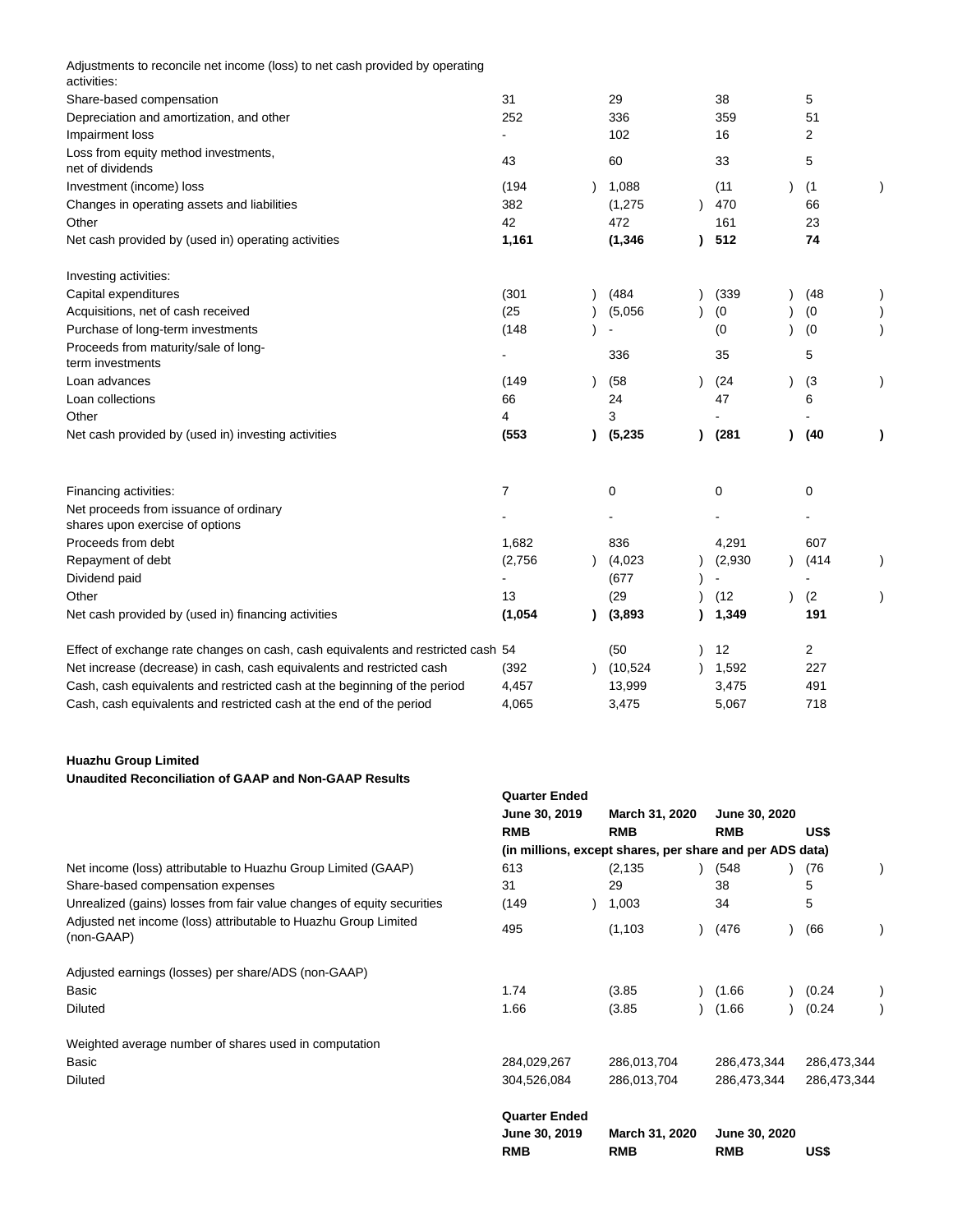|                                                                        | (in millions, except per share and per ADS data) |          |      |     |  |
|------------------------------------------------------------------------|--------------------------------------------------|----------|------|-----|--|
| Net income (loss) attributable to Huazhu Group Limited (GAAP)          | 613                                              | (2, 135) | (548 | (76 |  |
| Interest income                                                        | (41                                              | (29      | (26) | (4) |  |
| Interest expense                                                       | 83                                               | 137      | 142  | 20  |  |
| Income tax expense (benefit)                                           | 286                                              | (30      | (68  | (10 |  |
| Depreciation and amortization                                          | 245                                              | 321      | 331  | 47  |  |
| <b>EBITDA (non-GAAP)</b>                                               | 1.186                                            | (1,736)  | (169 | (23 |  |
| Share-based compensation                                               | 31                                               | 29       | 38   | 5   |  |
| Unrealized (gains) losses from fair value changes of equity securities | (149                                             | 1.003    | 34   | 5   |  |
| <b>Adjusted EBITDA (non-GAAP)</b>                                      | 1.068                                            | (704     | (97) | (13 |  |

## **Operating Results: Legacy Huazhu**

|                                  | Number of hotels |                           |            |                                 | <b>Number of rooms</b> |
|----------------------------------|------------------|---------------------------|------------|---------------------------------|------------------------|
|                                  | Opened           | Closed $(1)$<br>Net added |            | As of                           | As of                  |
|                                  | in Q2 2020       | in Q2 2020                | in Q2 2020 | <b>June 30,</b><br>$2020^{(2)}$ | June 30, 2020          |
| Leased and owned hotels          | 9                | 68                        |            | 690                             | 89,599                 |
| Manachised and franchised hotels | 419              | (187)                     | 232        | 5.381                           | 486.312                |
| <b>Total</b>                     | 428              | (195                      | -233       | 6,071                           | 575,911                |

(1) The reasons for hotel closures mainly include non-compliance to brand standards, operating losses, and property-related issues. In Q2 2020, we had 45 hotels closed for brand upgrade and business model change purposes

(2) As of June 30, 2020, 139 hotels were requisitioned by the government authorities

|                                  | As of June 30, 2020     |                             |
|----------------------------------|-------------------------|-----------------------------|
|                                  | <b>Number of hotels</b> | Unopened hotels in pipeline |
| <b>Economy hotels</b>            | 4.127                   | 1.123                       |
| Leased and owned hotels          | 455                     | 5                           |
| Manachised and franchised hotels | 3.672                   | 1.118                       |
| Midscale and upscale hotels      | 1.944                   | 1.212                       |
| Leased and owned hotels          | 235                     | 22                          |
| Manachised and franchised hotels | 1.709                   | 1.190                       |
| <b>Total</b>                     | 6,071                   | 2.335                       |

### **Operational hotels (excluding hotels under requisition)**

| where an analysis to the following there is a made to date interest. |                       |           |                 |              |  |
|----------------------------------------------------------------------|-----------------------|-----------|-----------------|--------------|--|
|                                                                      | For the quarter ended |           |                 |              |  |
|                                                                      | <b>June 30,</b>       | March 31, | <b>June 30,</b> | yoy          |  |
|                                                                      | 2019                  | 2020      | 2020            | change       |  |
| Average daily room rate (in RMB)                                     |                       |           |                 |              |  |
| Leased and owned hotels                                              | 281                   | 211       | 205             | $-27.3%$     |  |
| Manachised and franchised hotels                                     | 225                   | 184       | 181             | $-19.8%$     |  |
| <b>Blended</b>                                                       | 236                   | 189       | 185             | $-22.0%$     |  |
| Occupancy rate (as a percentage)                                     |                       |           |                 |              |  |
| Leased and owned hotels                                              | 89.4%                 | 43.8%     | 67.4%           | $-22.1p.p.$  |  |
| Manachised and franchised hotels                                     | 86.3%                 | 47.4%     | 69.1%           | $-17.2p.p.$  |  |
| Blended                                                              | 86.9%                 | 46.7%     | 68.8%           | $-18.1 p.p.$ |  |
| RevPAR (in RMB)                                                      |                       |           |                 |              |  |
| Leased and owned hotels                                              | 252                   | 92        | 138             | $-45.2%$     |  |
| Manachised and franchised hotels                                     | 194                   | 87        | 125             | $-35.8%$     |  |
| <b>Blended</b>                                                       | 206                   | 88        | 127             | $-38.2%$     |  |
|                                                                      |                       |           |                 |              |  |

#### **Same-hotel operational data by class**

**Mature hotels in operation for more than 18 months (excluding hotels under requisition)**

| Number of hotels | Same-hotel RevPAR |            | Same-hotel ADR  |            | Same-hotel Occupancy  |        |  |
|------------------|-------------------|------------|-----------------|------------|-----------------------|--------|--|
| As of            | For the quarter   | <b>VOV</b> | For the quarter | <b>VOV</b> | For the quarter       | vov    |  |
| <b>June 30.</b>  | ended June 30.    | change     | ended June 30.  |            | change ended June 30. | change |  |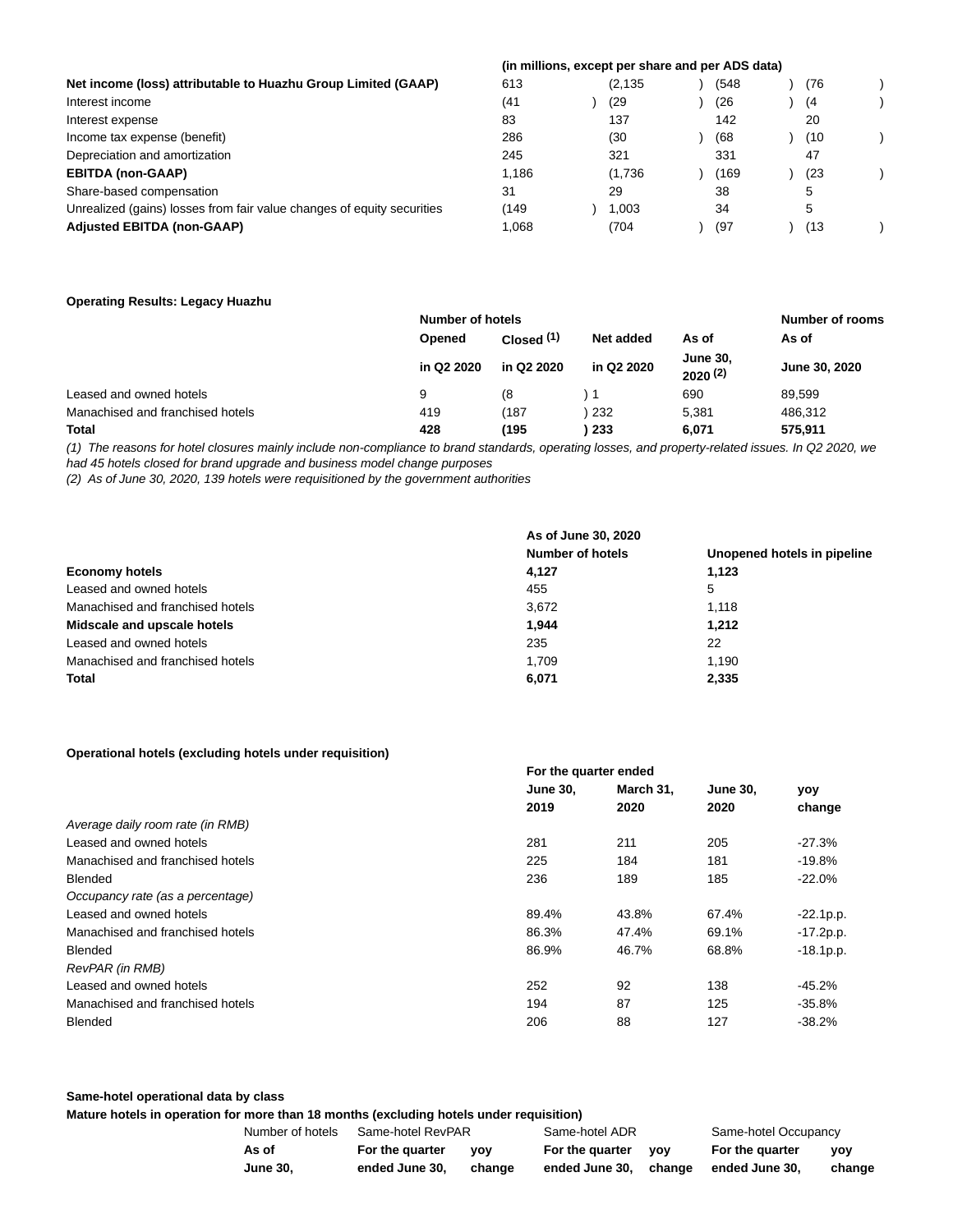|                                     | 2019  | 2020  | 2019 | 2020 |         |       | 2019 | 2020 |         | 2019  | 2020  |      | (p.p.)  |
|-------------------------------------|-------|-------|------|------|---------|-------|------|------|---------|-------|-------|------|---------|
| <b>Economy hotels</b>               | 2,552 | 2,552 | 175  | 102  | $-41.6$ | % 191 |      | 143  | $-25.0$ | %91.9 | %71.5 | $\%$ | $-20.4$ |
| Leased and owned hotels             | 419   | 419   | 199  | 106  | $-46.7$ | %214  |      | 151  | $-29.5$ | %93.1 | %70.4 | %    | $-22.8$ |
| Manachised and franchised<br>hotels | 2.133 | 2.133 | 169  | 101  | $-40.1$ | % 185 |      | 141  | $-23.6$ | %91.6 | %71.9 | $\%$ | $-19.8$ |
| Midscale and upscale hotels         | 987   | 987   | 281  | 169  | $-39.9$ | % 333 |      | 252  | $-24.2$ | %84.4 | %66.9 | %    | $-17.5$ |
| Leased and owned hotels             | 185   | 185   | 348  | 177  | $-49.1$ | % 404 |      | 279  | $-30.9$ | %86.1 | %63.5 | %    | $-22.6$ |
| Manachised and franchised<br>hotels | 802   | 802   | 260  | 166  | $-36.0$ | %310  |      | 244  | $-21.1$ | %83.9 | %68.0 | $\%$ | $-15.8$ |
| <b>Total</b>                        | 3.539 | 3.539 | 211  | 125  | $-40.8$ | % 236 |      | 178  | $-24.4$ | %89.4 | %70.0 | $\%$ | $-19.4$ |

## **Operating Results: Legacy DH**

|                                  |                                            | Number of hotels |           |                                          |                                  | <b>Unopened</b><br>hotels<br>in pipeline |  |
|----------------------------------|--------------------------------------------|------------------|-----------|------------------------------------------|----------------------------------|------------------------------------------|--|
|                                  | Opened<br>in Q2 2020 in Q2 2020 in Q2 2020 | <b>Closed</b>    | Net added | As of<br><b>June 30,</b><br>$2020^{(3)}$ | As of<br><b>June 30,</b><br>2020 | As of<br>June 30, 2020                   |  |
| Leased hotels                    |                                            |                  |           | 68                                       | 12,525                           | 27                                       |  |
| Manachised and franchised hotels | $\blacksquare$                             | $\blacksquare$   | ۰         | 48                                       | 10.799                           | 13                                       |  |
| <b>Total</b>                     |                                            | -                |           | 116                                      | 23,324                           | 40                                       |  |

(3) As of June 30, 2020, a total of 24 hotels were temporarily closed due to COVID-19 outbreak.

|                                  | For the quarter ended |           |                 |             |
|----------------------------------|-----------------------|-----------|-----------------|-------------|
|                                  | <b>June 30,</b>       | March 31, | <b>June 30,</b> | yoy         |
|                                  | 2019                  | 2020      | 2020            | change      |
| Average daily room rate (in EUR) |                       |           |                 |             |
| Leased hotels                    | 108                   | 97        | 82              | $-24.0%$    |
| Manachised and franchised hotels | 89                    | 80        | 97              | 8.6%        |
| <b>Blended</b>                   | 100                   | 89        | 87              | $-13.4%$    |
| Occupancy rate (as a percentage) |                       |           |                 |             |
| Leased hotels                    | 74.3%                 | 52.6%     | 18.7%           | $-55.6p.p.$ |
| Manachised and franchised hotels | 66.6%                 | 50.4%     | 17.3%           | $-49.3p.p.$ |
| <b>Blended</b>                   | 70.7%                 | 51.7%     | 18.3%           | $-52.4p.p.$ |
| RevPAR (in EUR)                  |                       |           |                 |             |
| Leased hotels                    | 81                    | 51        | 15              | $-80.9%$    |
| Manachised and franchised hotels | 59                    | 40        | 17              | $-71.8%$    |
| <b>Blended</b>                   | 71                    | 46        | 16              | $-77.6%$    |
|                                  |                       |           |                 |             |

## **Hotel Portfolio by Brand**

|                             |               | As of June 30, 2020 |                        |  |  |
|-----------------------------|---------------|---------------------|------------------------|--|--|
|                             | <b>Hotels</b> | <b>Rooms</b>        | <b>Unopened hotels</b> |  |  |
|                             |               | in operation        |                        |  |  |
| <b>Economy hotels</b>       | 4,140         | 347,498             | 1,132                  |  |  |
| HanTing Hotel               | 2,638         | 246,979             | 523                    |  |  |
| Hi Inn                      | 464           | 27,388              | 102                    |  |  |
| Elan Hotel $(4)$            | 838           | 51,484              | 434                    |  |  |
| Ibis Hotel                  | 187           | 20,201              | 64                     |  |  |
| Zleep Hotel                 | 13            | 1,446               | 9                      |  |  |
| Midscale and upscale hotels | 2,047         | 251,737             | 1,243                  |  |  |
| Ibis Styles Hotel           | 60            | 7,093               | 30                     |  |  |
| <b>Starway Hotel</b>        | 392           | 34,323              | 288                    |  |  |
| JI Hotel                    | 926           | 115,928             | 478                    |  |  |
| Orange Hotel                | 265           | 30,418              | 180                    |  |  |
| <b>Crystal Orange Hotel</b> | 99            | 13,255              | 57                     |  |  |
| Manxin Hotel                | 53            | 4,966               | 34                     |  |  |
| <b>Madison Hotel</b>        | 18            | 2,929               | 23                     |  |  |